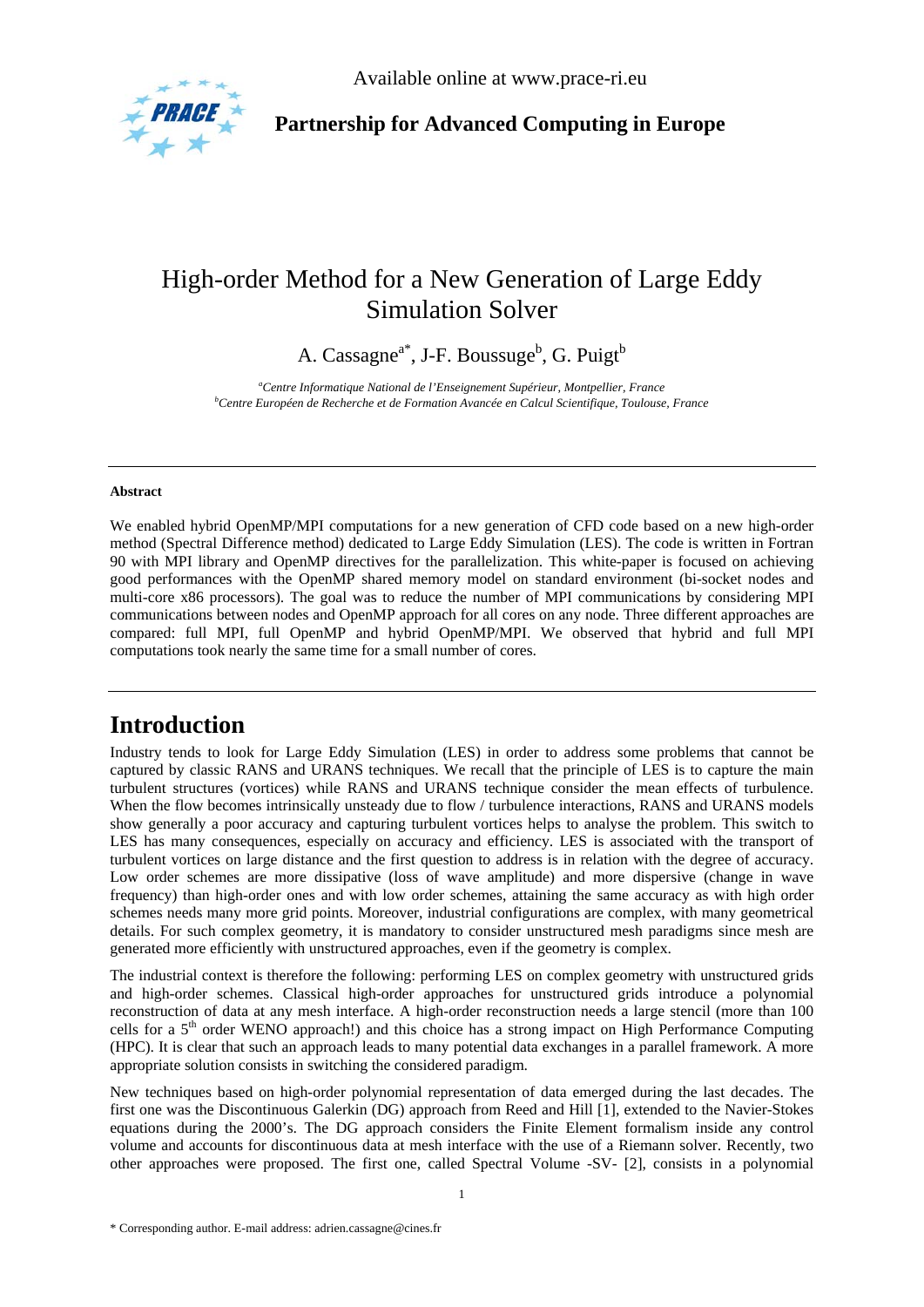representation of data from mean quantities computed over sub-cells: any control volume is decomposed in subcells and the mean quantity on each sub-cell is considered to define the high-order polynomial representation. In many aspects, the SV technique is an extension of the Finite Volume approximation. Both previous approaches need complex quadrature rules for integral computation and they are associated with a large cost per Degree of Freedom (DoF). In order to decrease the cost per DoF, the last technique, called the Spectral Difference approach -SD- [3,4] has been introduced. Equations are solved in their strong form, as in Finite Difference method and this point justifies the name of the approach. Later on, a comparison of several high-order approaches showed the superior efficiency of SD [5]. For these reasons, CERFACS decided to focus attention of the Spectral Difference method.

The principle of the SD method is to define a polynomial reconstruction of data inside each mesh cell and to account for the discontinuity of the reconstruction at element boundaries: the approach is locally continuous (inside the cell) and globally discontinuous. Several degrees of freedom are located in any control volume to define the polynomial and exchanges only concern the current cell and its direct neighbours, which leads to a limited stencil. The SD method performs on unstructured grid, which is a good way to overcome meshing constraints on complex geometry.

The development of our new solver JAGUAR [6] based on SD started two years ago with attention to HPC and on efficient algorithms. The goal was to work into two directions: serial efficiency and parallel efficiency. Obtaining a good efficiency for parallel computations is quite easy due to many local arithmetic operations and few exchanges. Moreover, high-order methods are generally assumed to be less efficient than low-order ones but, in our implementation, the same efficiency can be achieved. Finally, the last point of importance concerns the serial efficiency: Gflop/s measures obtained with JAGUAR are twice as high as those, obtained with standard CFD solvers (like elsA [7] or AVBP [8]). This high efficiency was achieved due to two reasons: first, the SD method needs a compact stencil, which is efficient for CPU cache, and moreover, a dedicated optimized task model has been implemented. JAGUAR has a quite simple structure and it is therefore a good candidate for tests on new architectures.

## **Achieved work and results**

#### **OpenMP code implementation and improvements**

The first parallel version of the code considered the distributed memory paradigm with MPI. Then, multithreading with OpenMP (shared memory paradigm) was implemented quickly, without analysing accurately the implementation practice on performance. The principle of the implementation was the following. Equations are advanced in time with the use of an explicit time integration algorithm: the solution is updated at each time step. The parallel performance is therefore linked with the treatment of the "right hand side" of equations, including the treatment of spatial terms.

In the first version, for each subroutine inside the time loop, there was a parallel zone creation (thread pooling zone): it is a way to get an OMP code without many modifications of the original and sequential CFD code. Such a solution presents some drawbacks: there were many unnecessary parallel zone creations and many unnecessary implicit thread synchronisations. For a small number of threads  $($   $<$  6), the initial version of the code showed relatively good speed-up but for a larger number of threads, the scalability of the code did not meet our expectations.

The alternative approach consists in calling the OMP threads creation only one time, just before the time loop in the code. The subroutines dedicated to MPI communications are intrinsically sequential and "OMP master zones" was used for them. Except for these subroutines, the whole solver (code inside the time loop) has been entirely parallelized.

In JAGUAR, a heterogeneous OMP strategy has been considered. It fact, some parts of the code are perfectly regular and it is easy to use a standard OMP for-loop indices distribution. In contrary, other parts of the code work on mesh cells and the code needs to account for different number of DoF (directly depending on the polynomial approximation used for the current cell). As a consequence, it is not possible to perform a for-loop indices distribution and in those cases, the OMP tasking model is applied. In order to reduce the cost of task creation, it is mandatory to be able to allocate more than one cell to a single task. The number of cells associated to one task depends on the size of the cell representation in memory. Actually, the size of the different types of cells has been pre-computed in order to be capable to create cell packs smaller than the L3 cache size. This way the code performs cache blocking and the number of tasks is drastically reduced (by limiting tasks management overhead).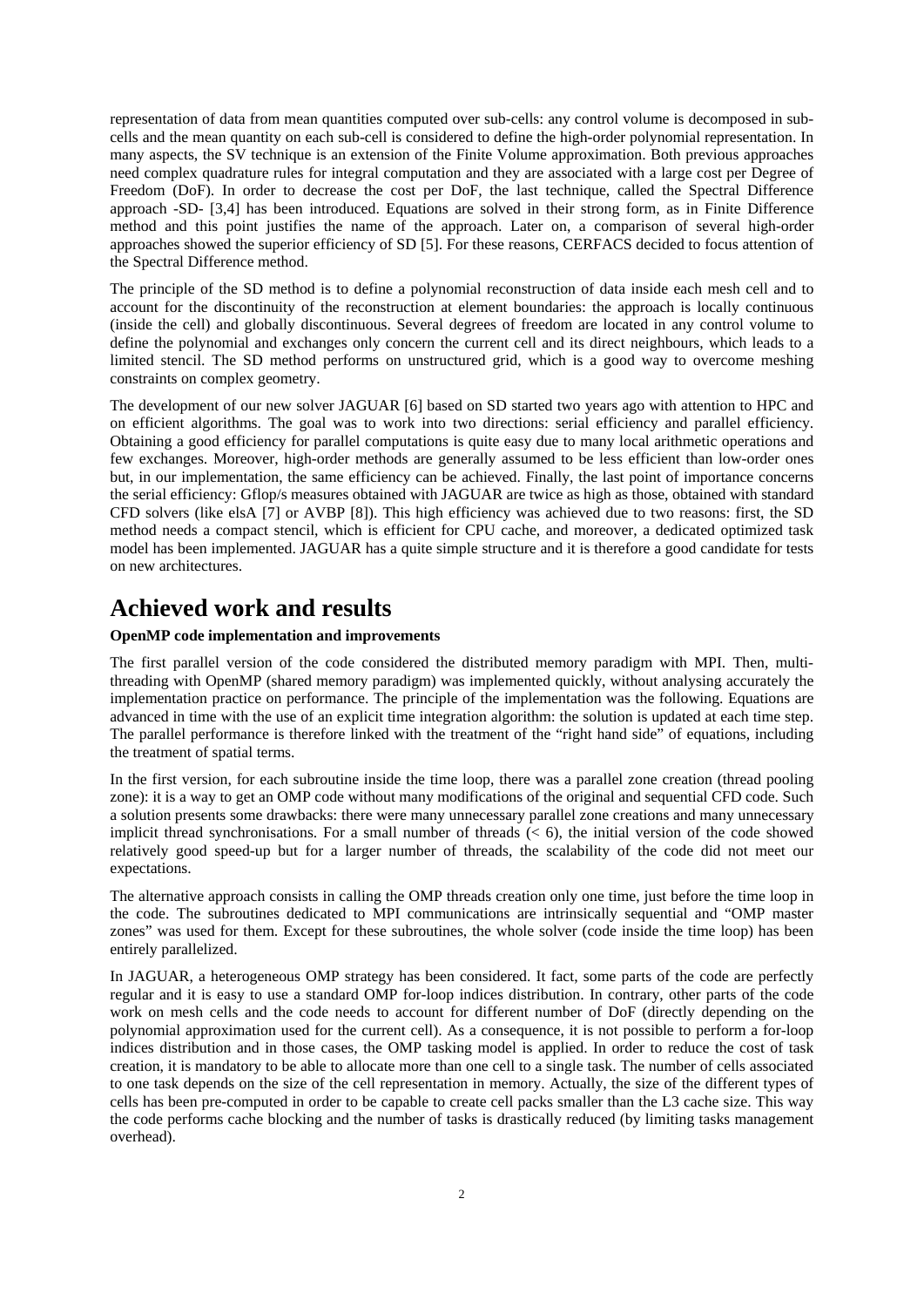We also merged some subroutines in order to improve data independence between threads inside a task. This improvement reduces the number of synchronisations and increases the cache blocking effect. Fortran 90 encourages usage of short declarations for array initializations: we had to look for this kind of initializations in the solver and replace them by standard loops with OMP indices distribution. We also deleted some barriers between the subroutines in the solver by using the "no wait" clause where ever possible.

#### **Threads binding and processes pinning strategies**

This work was analysed on the Curie super-computer [9] and we used Curie thin nodes. Any node is composed of two sockets and each socket contains an Intel Sandy Bridge with 8 cores (Hyper-threading was disable). There are NUMA (Non Uniform Memory Access) nodes: threads binding and processes pinning are very important because each socket possesses its own memory bank. It is more expensive to use a neighbour's memory bank than the direct memory bank.

In order to make a realistic comparison between the on-socket full OpenMP multi-threaded versions versus the on-socket full MPI version (for less or equal than 8 threads or less or equal than 8 processes), specific environment variables are set:

- KMP\_AFFINITY=granularity=fine,compact,1,0: KMP\_AFFINITY variable is only available with Intel compilers, it tells the OMP runtime to bind the running threads on the same socket,
- $\bullet$  I\_MPI\_PIN\_PROCS=0, 1, 2, 3, 4, 5, 6, 7: I\_MPI\_PIN\_PROCS variable specifies the core ids to use for MPI processes (here the core ids are all on the same socket).

When the number of threads or processes was higher than eight we have placed the 8 first threads or processes on the first socket and the remaining threads or processes have been placed on the second socket.

For hybrid computations (version of the code running with both MPI and OMP), we have observed that the optimal performance was achieved when we pinned one MPI process per socket (a total of 2 MPI processes with the chosen supercomputer with 2 sockets). In the configuration, each MPI process spawns 8 OMP threads. This is efficient because NUMA communication issues are avoided. Here, the environment variables configuration is:

- I\_MPI\_PIN\_DOMAIN=socket: pins MPI processes to socket (process 0 is on socket 0, process 1 is on socket 1, process 2 is on socket 0, …),
- OMP NUM THREADS=8: spawn 8 OMP threads,
- KMP\_AFFINITY=granularity=fine,compact,1,0: bind threads to one socket.

This configuration ensures that MPI processes are on separate sockets and that OMP threads are located in the same socket. This is efficient because there is only MPI communications between sockets and OMP threads can fully take advantage of the shared memory architecture.

#### **Results**

We used the Intel Fortran compiler (version 2013.2.146) because it shows better performance than GNU and PGI compilers (for our JAGUAR solver). For all the following experimentations, we used a 2D 432x432 mesh with a fourth degree polynomial interpolation ( $p=4$ ) for each cell, leading to a fifth-order accurate solution.





Figure 1: Restitution time depending on compiling options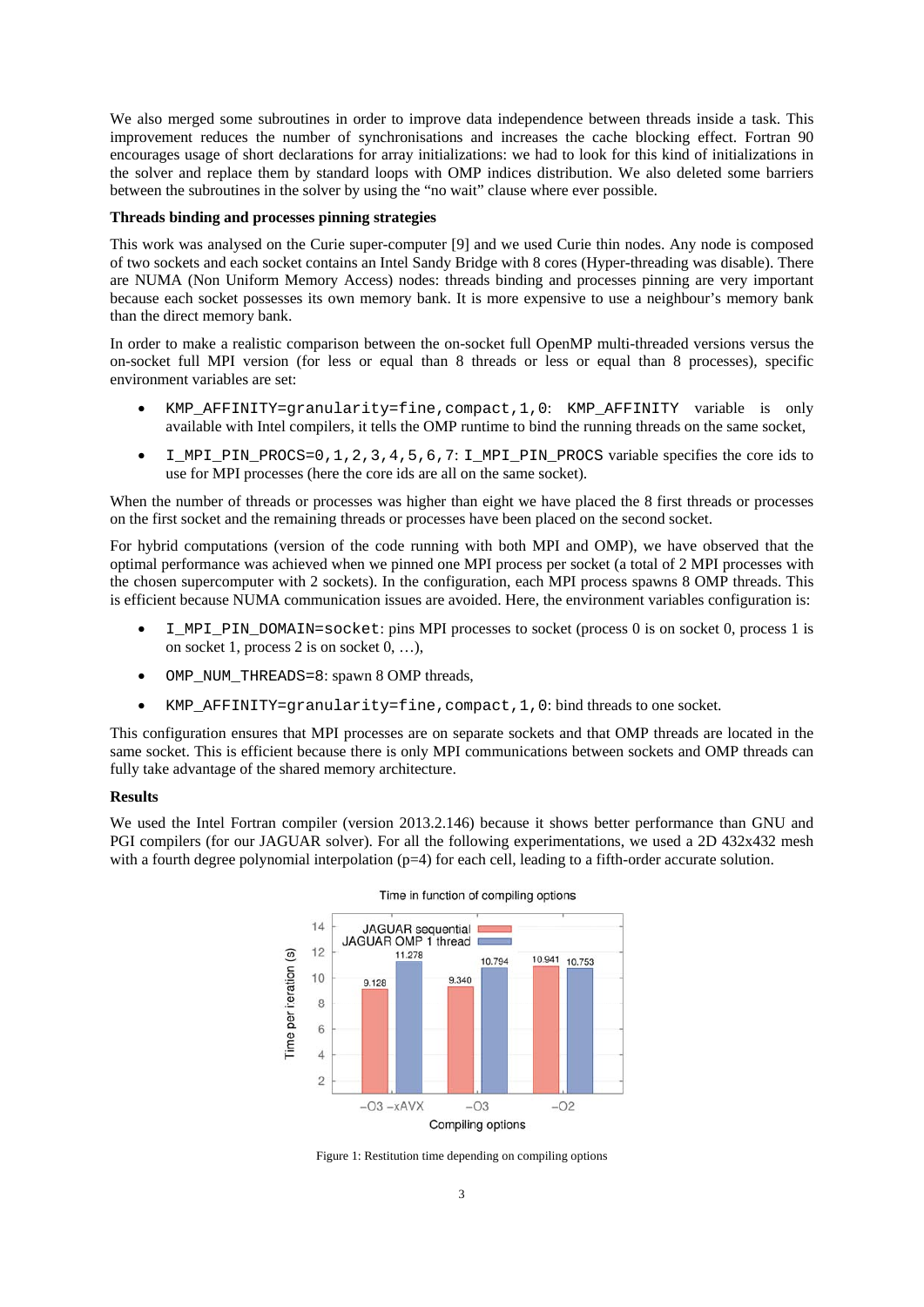First, we observed a very curious phenomenon when we compared the sequential version of the code (no MPI, no OMP) with the OMP version running with one thread (no MPI, -openmp flag at the compiling time). The same performance was expected but the experimentation demonstrated that the OMP version with one thread was significantly slower than the full sequential version (20% slower with  $-03 -x$ AVX compiling options and 15% slower with –O3 only). With the "–O2" compiling option, the problem disappeared (see Fig. 1).

We never succeeded in resolving this issue. We tried to profile the code with Intel VTune and we noticed that the compiled code was different: the sequential version performed more function inlining than the OMP version. We tried to force inlining in the OMP version, taking the fully sequential version as an example, but the OMP code was slower after the manual inlining. The problem is specific to two subroutines using the OMP tasking model so we assume this is linked to the tasks usage overhead.

Fair comparisons between full MPI, full OMP and hybrid MPI/OMP versions of the code are presented in the following results by considering all versions compiled with "–O2" option. We recall that if we had taken "–O3" as a standard then the full MPI version of the code would have been faster than other versions because of the higher performance on a single process (as presented above). In Fig. 2, we compared full OMP performance between the new version of JAGUAR (after all optimizations) and the old version.



Figure 2: Full OMP comparison between old and new JAGUAR code

There was a large improvement of performances with the new version. In fact, the initial strategy (making parallel zones for each subroutine with a lot of thread synchronisations) is not scalable at all. Beyond 6 cores, the old JAGUAR solver is no more competitive with the new JAGUAR solver. We also noticed that the old JAGUAR solver paid the price of the NUMA architecture when there were more than 8 cores whereas the new JAGUAR solver seems to scale well until 16 cores. Considering this NUMA issue, we tried to launch a hybrid configuration of the old JAGUAR code (see Fig. 3).



Figure 3: Full OMP versus hybrid on the old JAGUAR code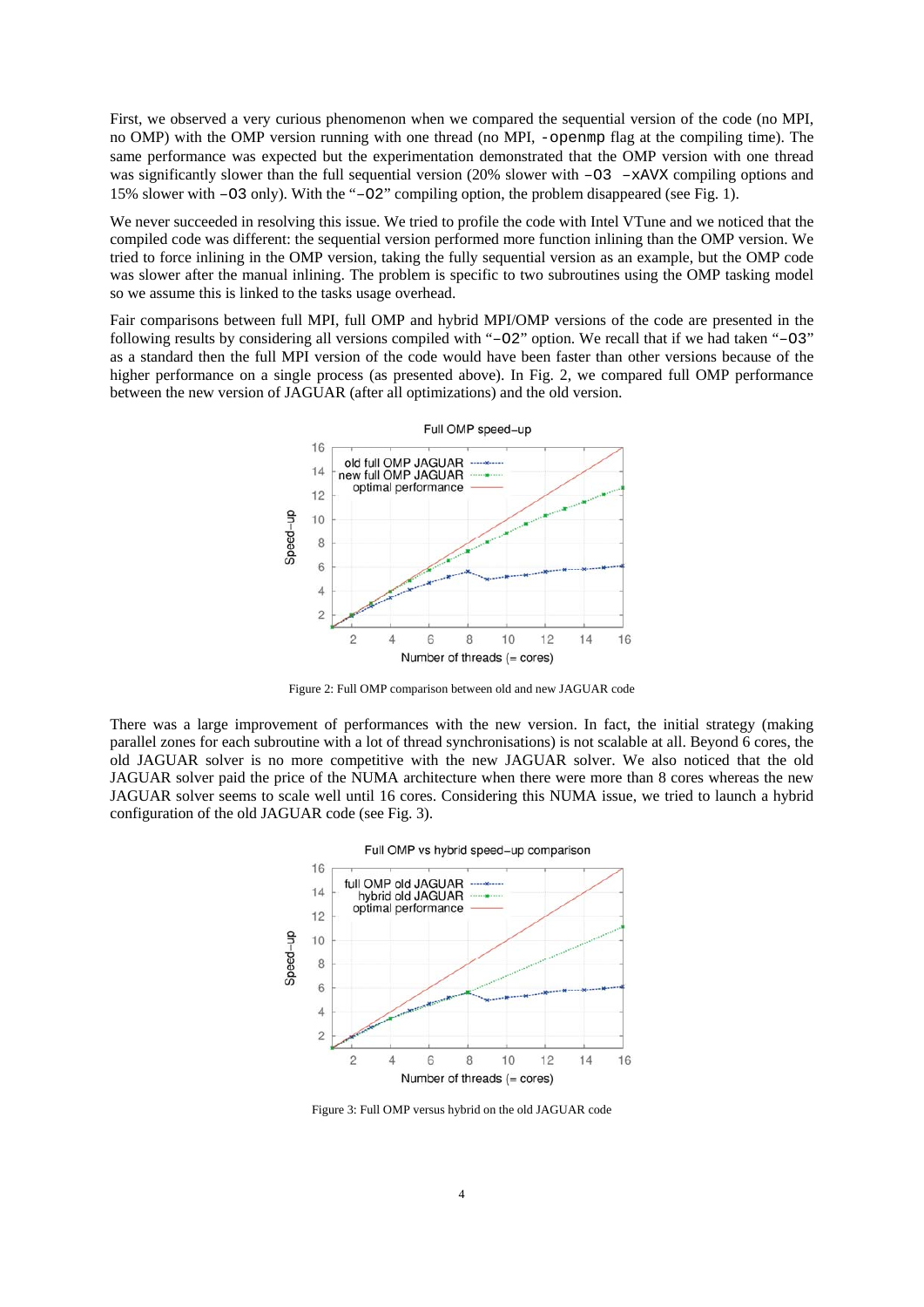As we expected, the speed-up of the hybrid version of the old code is much better than the full OMP version and it confirms that the full OMP old version is not suitable for production. The same analysis with the new JAGUAR code enables to change drastically the conclusions (see Fig. 4).



Figure 4: Full OMP versus hybrid on the new JAGUAR code

We achieved a 14-fold speed-up with the hybrid configuration and nearly a 13-fold speed-up with the full OMP new JAGUAR code. The hybrid version of the code is just a little bit better than the full OMP version but it is promising considering that we are using a dynamic OMP tasking model in a NUMA environment. We can now consider using the new full OMP JAGUAR code on a very large number of cores.

Fig. 5 shows a comparison between the previous hybrid version and the full MPI version of the code. The full MPI version is a little bit more efficient than the hybrid version (a 15-fold speed-up against a 14-fold speed-up). We did not succeed to beat the full MPI version with the hybrid one but we can expect that when there are more MPI processes, the number of MPI communications will grow and the hybrid version of the code will be able to handle this better.



Figure 5: Full MPI versus hybrid version of code comparison

Fig. 6 demonstrated the gap between the initial version of the code and the optimized one (for 64 cores, 8 sockets, 4 nodes). We compared the hybrid configurations because for both, old JAGUAR code and new JAGUAR code, the more efficient configurations were obtained using OMP. We achieved a 54-fold speed-up in the new version against a 44-fold speed-up in the old version. These are promising results but we were unable to launch JAGUAR on more cores (we had some problems to generate the big meshes required for many core computations and we succeeded too late to achieve suitable OMP and hybrid performance).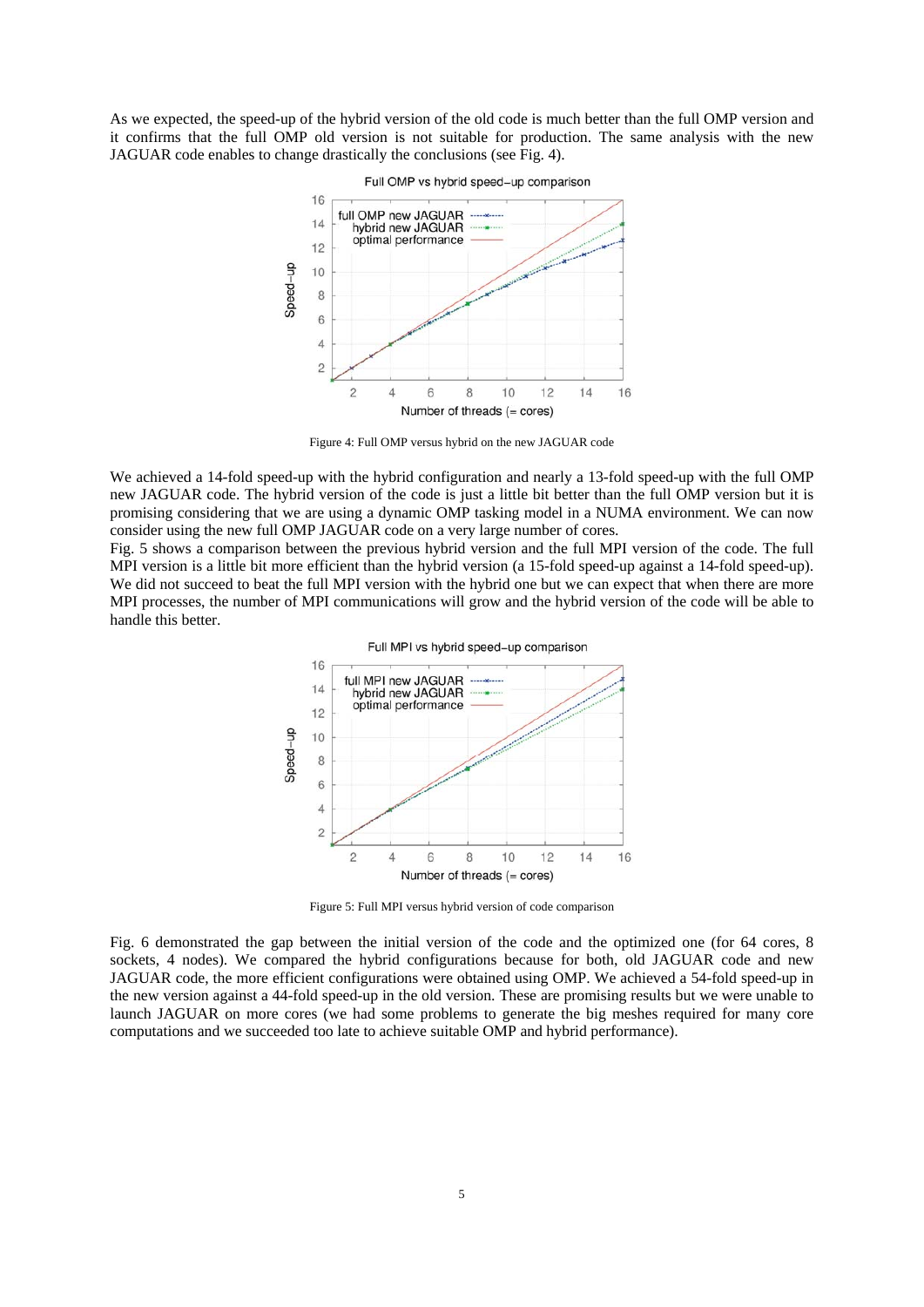

Figure 6: Hybrid OMP/MPI speed-up for 4 nodes (or 8 sockets)

Instead of launching hybrid JAGUAR code on a big number of cores, we launched (at the beginning of the project) a full MPI version on 512 cores (Fig. 7). The results of this full MPI version were encouraging and we could estimate the same performances for the hybrid version of the code. However, we also noticed that the performance was not as good as we expected for 512 cores: this was due to an increase in communications and a decrease in computations per core. If we had used a bigger mesh, the speed-up for 512 cores would have been better.



Figure 7: Full MPI old JAGUAR code on 512 cores

### **Lessons learned and future work**

The goal of the project was the modification of a CFD solver with a new discretization paradigm in order to track the best possible performance with hybrid OMP/MPI paradigm. The initial version of JAGUAR was efficient for parallel MPI communications but the OMP paradigm was not implemented correctly in order to attain a good performance.

During the project, we succeeded in creating a hybrid version of the JAGUAR code and attention was paid on the OMP implementation in order to achieve good performance. The easiest implementation (put some directives without modifying too much the code) was not enough and we had to think carefully about the cost of thread synchronisations in order to reach satisfactory results.

Even if the code is well written, threads binding and processes pinning are very important. This can be made at run time by using environment variables. It is crucial to understand how to bind threads on NUMA architectures because the cost of the communications between the different sockets is much higher than on the socket itself.

In the near future, it is planned to generate bigger meshes in order to launch the hybrid JAGUAR configuration on more cores. The presented results show a really good strong scalability until 512 cores on a small mesh. On a large number of cores, we expect to outperform the full MPI version with the hybrid version.